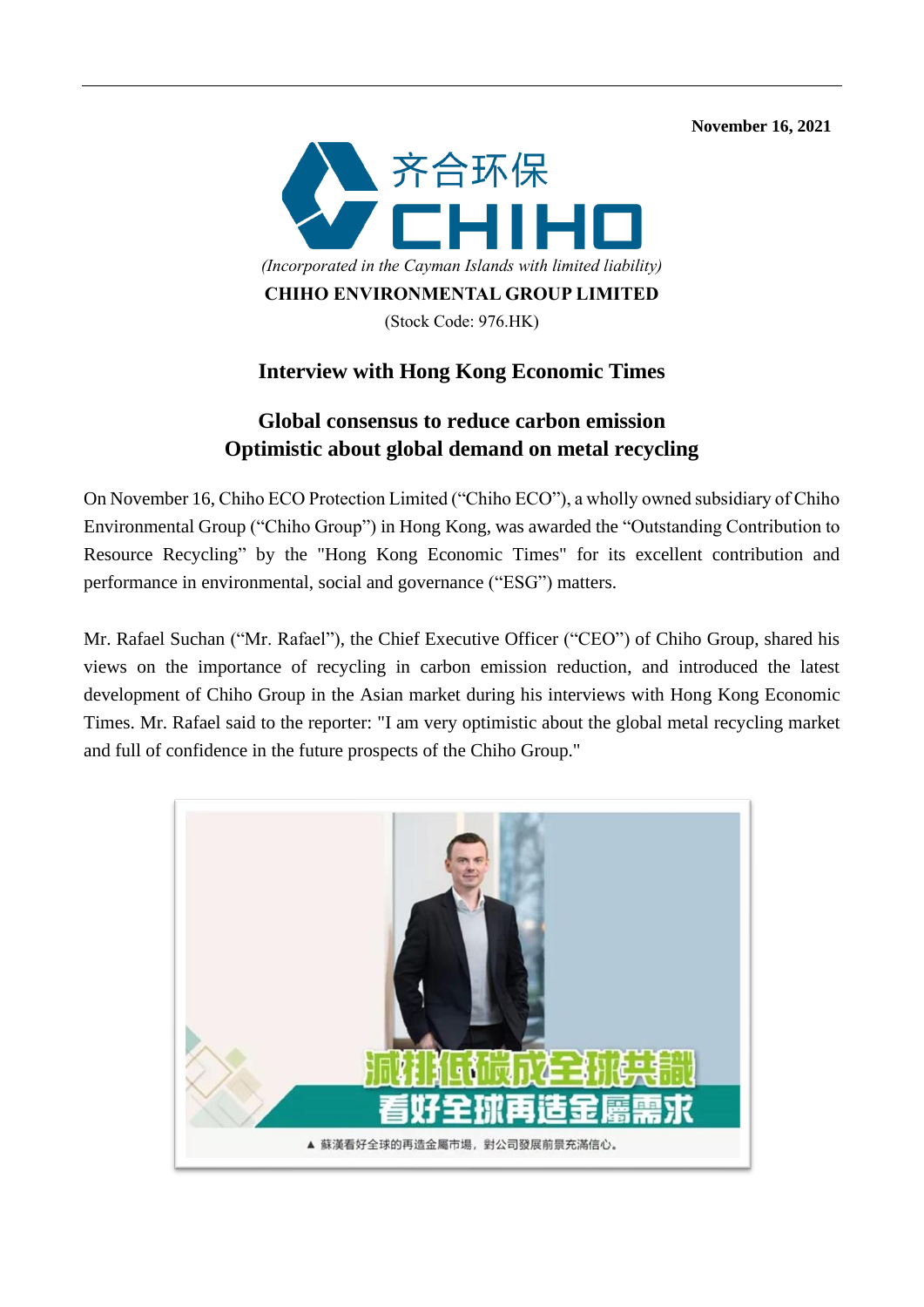#### Original article:

# 【ESG [聚焦】減排低碳成全球共識](https://paper.hket.com/article/3105721?r=cpsdem) 看好全球再造金屬需求 - 香港經濟日報 - 報章 - 特約 - [D211116 \(hket.com\)](https://paper.hket.com/article/3105721?r=cpsdem)

Carbon emission reduction for environmental protection has become a global consensus. Mr. Rafael, as the CEO of Chiho Group which is a Hong Kong-listed company and is China's largest and one of the largest publicly listed global scrap metal recycling companies, stated that using recycled metals as industrial raw materials will help reduce carbon emissions from metal mining. He further stated that all companies in the world will have to formulate new measures to cope with the new environmental protection and emission reduction policies implemented in various countries. Such measures may include reducing carbon emissions generated from material procurement and production process, which in turns increases the demand for recycled metals and presents a huge immediate and long-term opportunity for Chiho Group.

China, with the highest carbon emissions in the world, has been proactively taking part in global carbon reduction in recent years. Environmental protection industry comes under spotlight after President Xi Jinping announced the carbon neutrality targets this year. Mr. Rafael pointed out that the production of 1 ton of raw steel emits 1 to 2 tons of carbon dioxide. Carbon emissions can be reduced by 65% to 90% if we replace primary raw materials with recycled metals for industrial production. Therefore, it is anticipated that China's demand for recycled metals will rise, which presents a huge business opportunity for Chiho Group. He further added that production of primary raw materials has been regarded as the main source of carbon emissions in recent years. Many European companies have already used recycled materials to replace primary raw materials for the sake of carbon reduction.

Mr. Rafael emphasized that carbon reduction is a global consensus now, and the COVID-19 that raged in the past two years has caused many people to rethink their past lifestyles. People started to care about how raw materials used in daily life are produced. He believes that the Chinese and European governments are determined to reduce carbon emissions and is full of confidence that both China and Europe will be able to achieve the emission reduction targets.

Scholz Group, a wholly owned subsidiary group of Chiho Group, has been actively expanding its footprint in China since 2020. Scholz Group has cooperated with Hongqiao Group, the biggest aluminium producer in China, to jointly develop a world-class metal recycling industry park in China, with an estimated investment of up to RMB 1.5 billion. In May 2021, the ground-breaking and foundation laydown work has been completed. In November 2021, Chiho Group further announced that it will invest RMB 243 million in Taizhou, Zhejiang province with its subsidiary Scholz Group, to build a new intelligent facility for recycling of end-of-life vehicles and electric vehicles batteries. It is the second largest project of Scholz group after entering the China market. Chiho Group is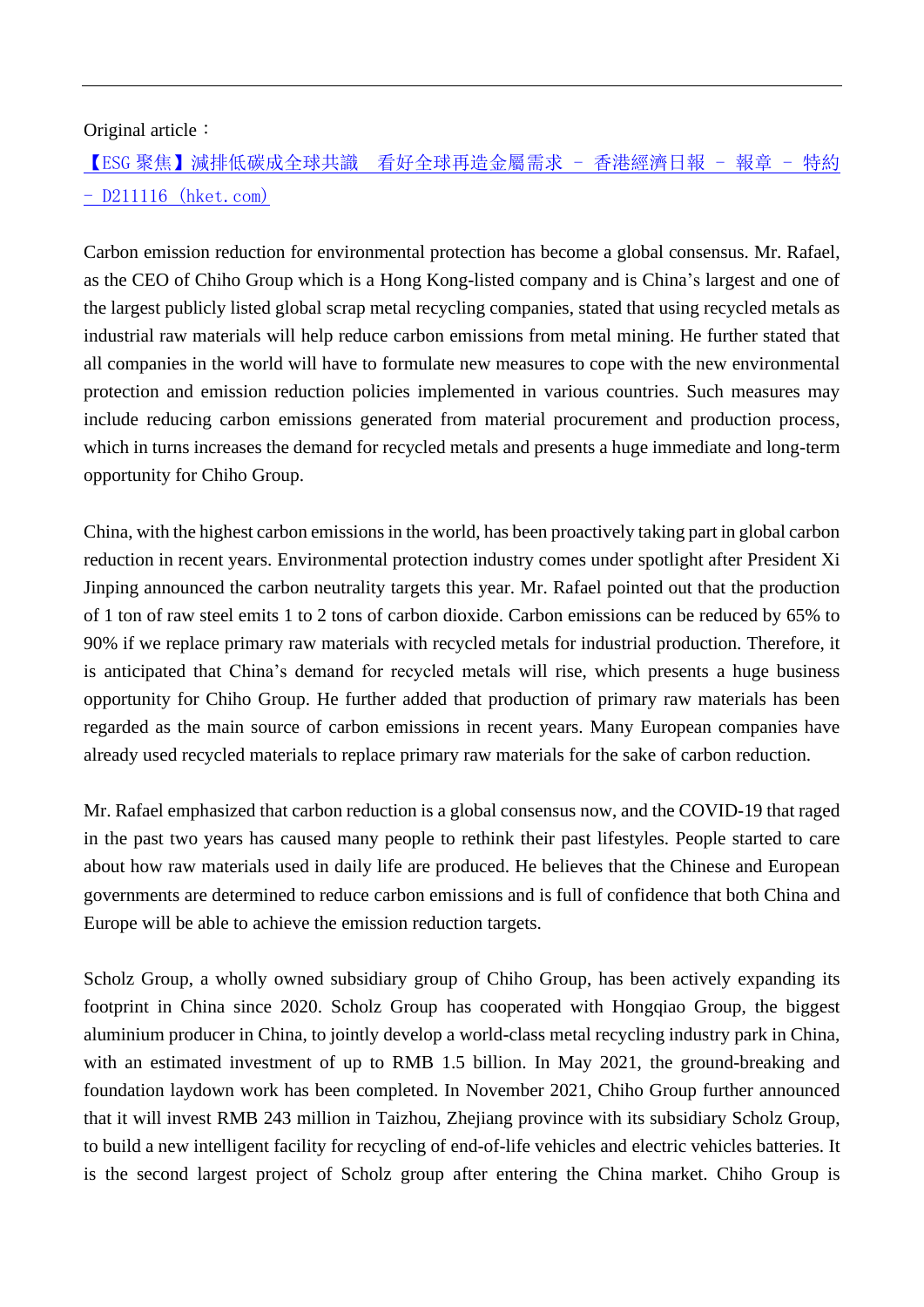committed to enhance the circular economy model for recycling of end-of-life vehicles, and to foster China's green circular economy.

Chiho Group was incorporated in 2008 and became a listed company on the main board of the Hong Kong Stock Exchange in 2010. It subsequently acquired German metal recycler Scholz Holding GmbH and American metal recycler Liberty Iron & Metal, LLC, spreading its footprint across Asia, Europe, and North America. Its sales and operation network covers Mainland China, Hong Kong, India, Thailand, Malaysia, Germany, Poland, Austria, Czech Republic, Romania, Slovenia, the United States and Mexico.

### **Originated from Hong Kong, aiming to foster the development of the local recycling industry**

Chiho ECO Protection Limited ("Chiho ECO"), a wholly owned subsidiary of Chiho Group, is a wellknown large-scale scrap metal recycler in Hong Kong. It mainly recycles scrap iron, scrap copper and scrap aluminium. Scrap metals processed by Chiho ECO are shipped to Mainland China to turn into recycled iron, recycled copper and recycled aluminium for domestic sales to industrial buyers.

Lei Yongxiong (Samson), the General Manager of Chiho ECO, said that Chiho ECO, together with its fellow subsidiaries under the Chiho Group, operates 240 recycling yards or processing facilities around the world, recycling about 4.8 million tons of scrap metal each year. It collects, processes, purifies and refines non-ferrous and ferrous scrap metals, end-of-life vehicles, electronic waste, and scrap lubricants, and turns them into recycled iron, recycled aluminium and recycled copper, which will then be sold to factories or other industrial buyers as industrial materials for further production. Currently, Chiho ECO imports scrap metals from Europe, processes them up to the China's import standards locally, and then ships the processed scrap metals to Chiho Group's facilities in China for further processing. At present, the prices of copper and aluminium are at high level due to tight supply. Therefore, the demand of recycled copper and aluminium is on the rise.

Chiho ECO is a registered member of the "Green in the District" project which is operated by the Environmental Protection Department for recycling of non-regulated electrical appliances, including rice cookers, hot water boilers and other small household appliances. With our automated processing lines, we dismantle, crush and sort those end-of-life small household appliances into different types of scrap metals which will then be sold to downstream local recyclers for further processing. Since 1999, Chiho ECO has been providing the collection, dismantling and recycling services for non-regulated electrical appliances under the "Green in the District" project which is oversight by the Environmental Protection Department. So far, we have collected and processed over 1,000 tons of end-of-life electrical appliances under the "Green in the District" project, making contributions to the local recycling and helping to reduce the burden on local landfills.